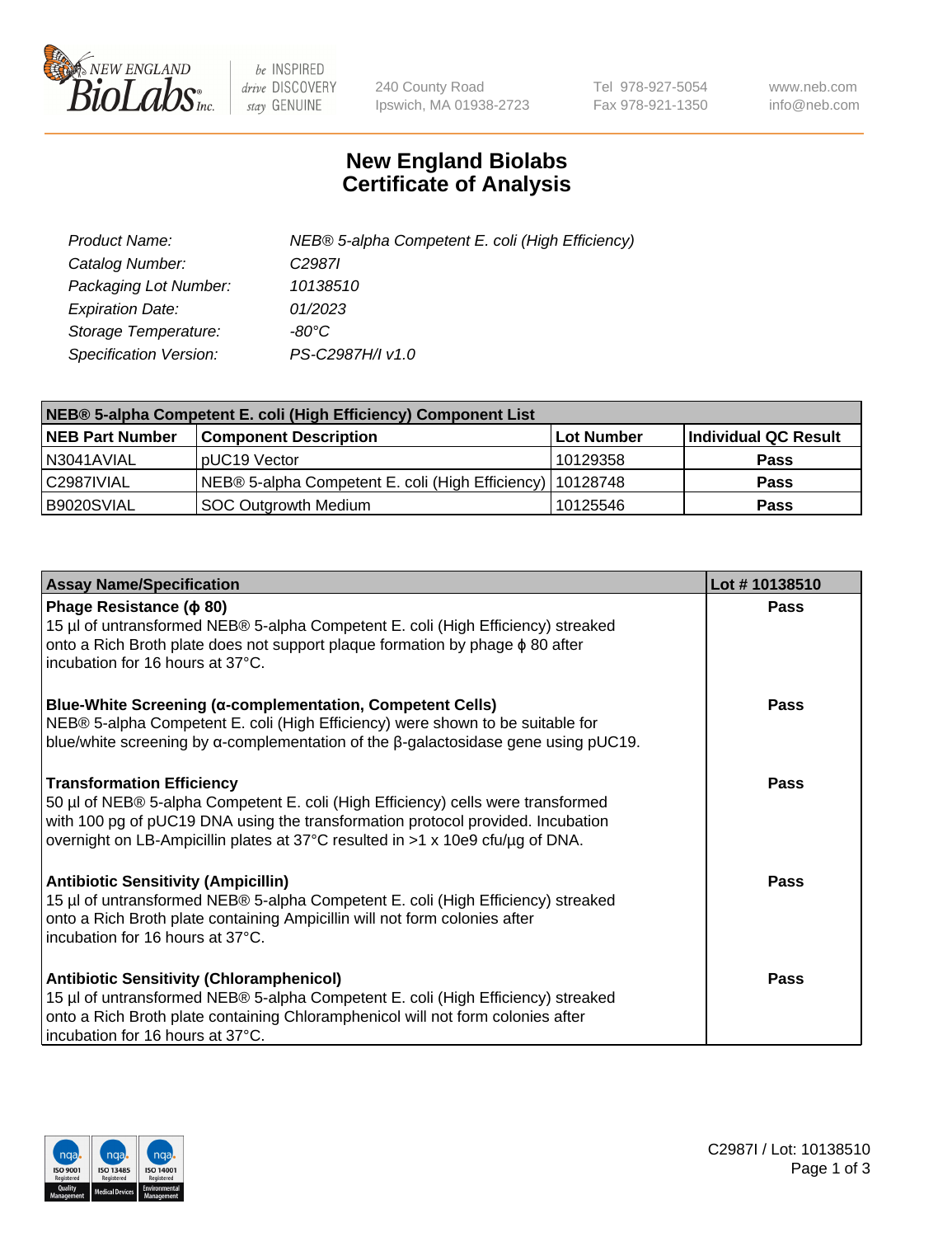

be INSPIRED drive DISCOVERY stay GENUINE

240 County Road Ipswich, MA 01938-2723 Tel 978-927-5054 Fax 978-921-1350

www.neb.com info@neb.com

| <b>Assay Name/Specification</b>                                                                                                                                                                                                                            | Lot #10138510 |
|------------------------------------------------------------------------------------------------------------------------------------------------------------------------------------------------------------------------------------------------------------|---------------|
| <b>Antibiotic Sensitivity (Chloramphenicol)</b><br>15 µl of untransformed NEB® 5-alpha Competent E. coli (High Efficiency) streaked<br>onto a Rich Broth plate containing Chloramphenicol will not form colonies after<br>incubation for 16 hours at 37°C. | Pass          |
| <b>Antibiotic Sensitivity (Nitrofurantoin)</b><br>15 µl of untransformed NEB® 5-alpha Competent E. coli (High Efficiency) streaked<br>onto a Rich Broth plate containing Nitrofurantoin will not form colonies after<br>incubation for 16 hours at 37°C.   | Pass          |
| <b>Antibiotic Sensitivity (Kanamycin)</b><br>15 µl of untransformed NEB® 5-alpha Competent E. coli (High Efficiency) streaked<br>onto a Rich Broth plate containing Kanamycin will not form colonies after incubation<br>for 16 hours at 37°C.             | Pass          |
| <b>Antibiotic Sensitivity (Streptomycin)</b><br>15 µl of untransformed NEB® 5-alpha Competent E. coli (High Efficiency) streaked<br>onto a Rich Broth plate containing Streptomycin will not form colonies after<br>incubation for 16 hours at 37°C.       | Pass          |
| <b>Antibiotic Sensitivity (Spectinomycin)</b><br>15 µl of untransformed NEB® 5-alpha Competent E. coli (High Efficiency) streaked<br>onto a Rich Broth plate containing Spectinomycin will not form colonies after<br>incubation for 16 hours at 37°C.     | Pass          |
| <b>Antibiotic Sensitivity (Tetracycline)</b><br>15 µl of untransformed NEB® 5-alpha Competent E. coli (High Efficiency) streaked<br>onto a Rich Broth plate containing Tetracycline will not form colonies after<br>incubation for 16 hours at 37°C.       | <b>Pass</b>   |

This product has been tested and shown to be in compliance with all specifications.

One or more products referenced in this document may be covered by a 3rd-party trademark. Please visit <www.neb.com/trademarks>for additional information.